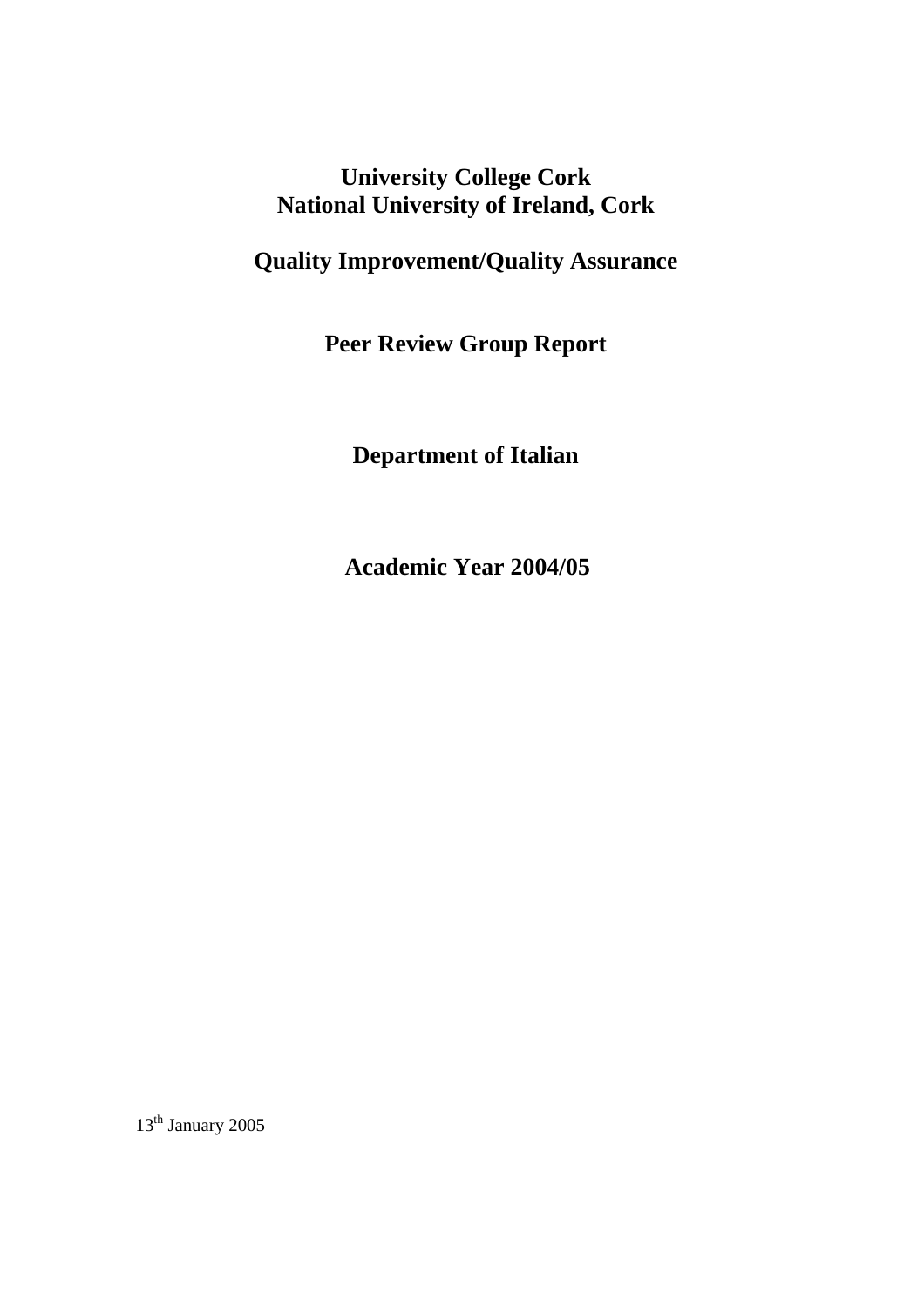#### **Members of the Peer Review Group:**

- 1. Professor Paul Fletcher, School of Clinical Therapies, UCC (Chair)
- 2. Professor Keith Sidwell, Department of Classics, UCC
- 3. Dr. Ursula Fanning, Department of Italian, UCD
- 4. Professor Brian Moloney, Emeritus Professor of Italian, University of Hull, UK

## **Timetable of the site visit**

(Please see Appendix A for the timetable of the Review)

The timetable worked well and the Review was efficiently prepared and helpfully administered by the Quality Assurance team. On day 1, we were able to meet all staff, collectively and individually, students from all undergraduate years, and postgraduate students. An evening meeting allowed us to meet recent graduates and national coordinators for the primary and post-primary language initiatives. Due to unavailability of employers in the local Cork area it was not possible to meet with some employers' representatives. On Day 2 we were able to discuss a number of relevant issues with officers of the University, and engage in further discussions with the Head of Department. Suitable time was also provided for panel members' private discussion.

## **Peer Review**

## **Methodology**:

The external members of the Panel took particular note of the Department's research and publications, and of the Library collection. Otherwise members of the panel took an equal interest in other areas of the Department's activities. Undergraduate students were split into two groups, with first and fourth year students being seen by Dr. Fanning and Professor Fletcher, and second and third year students meeting Professor Moloney and Professor Sidwell. For all other meetings all members of the Panel were present.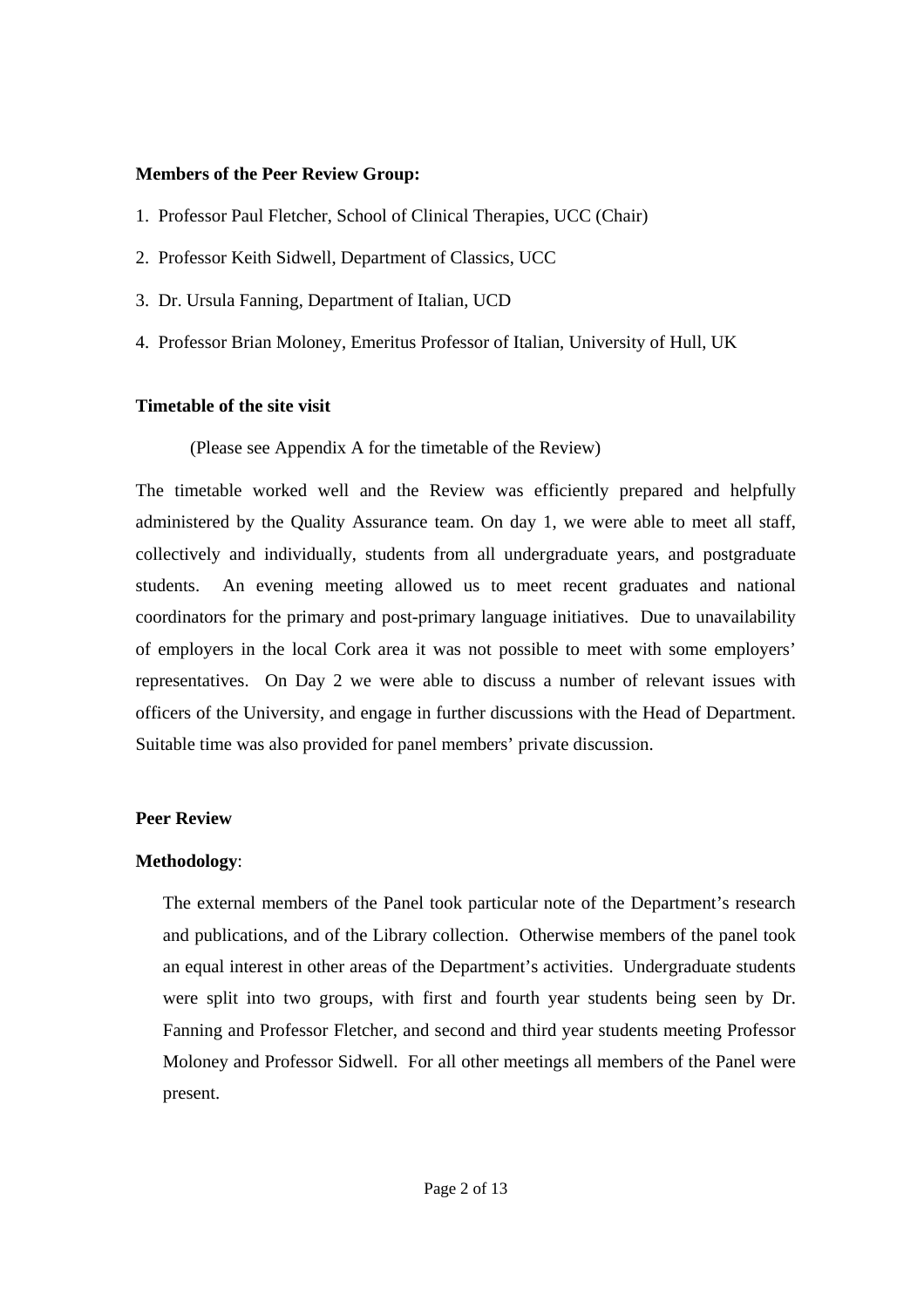The external members of the panel wish to put on record that this was the most rigorous review they have taken part in.

## **Site Visit**.

Members of the panel had a brief tour of the Italian Department, and visited the Language Centre. They also visited the Library and had the opportunity to inspect the collections, and talk to the subject librarian, Olivia Fitzpatrick.

## **Peer Review Group Report put together?**

By discussion on the final afternoon of the review, and in the evening immediately after its conclusion. A draft was then circulated by the Chairman to all members. Responses to this draft were incorporated into a second version, which was again circulated to allow members of the panel to make further comments, before the final draft version was sent to the Quality Promotion Unit.

## **Overall Analysis**

## **The Self-Assessment Report**

The Self-Assessment Report in the opinion of the Review Panel is comprehensive and informative. It reflects a departmental consensus as well as individual views. The brief history of the Department provided in the Report documents recent staffing changes, including the loss of two senior members of staff. This was a significant part of the context of the Review for the panel. We were unanimous in forming a very positive view of the Department's research achievements to date. In the context of the University's commitment to excellence, as outlined in the strategic development plan, we consider that it is essential that the Department benefit as soon as possible from the leadership of an experienced and established senior researcher.

The Department has appropriately identified its strengths in administration, teaching and research. The Department administration is highly efficient and student-friendly. The Department maintains good communication with students, both when they are at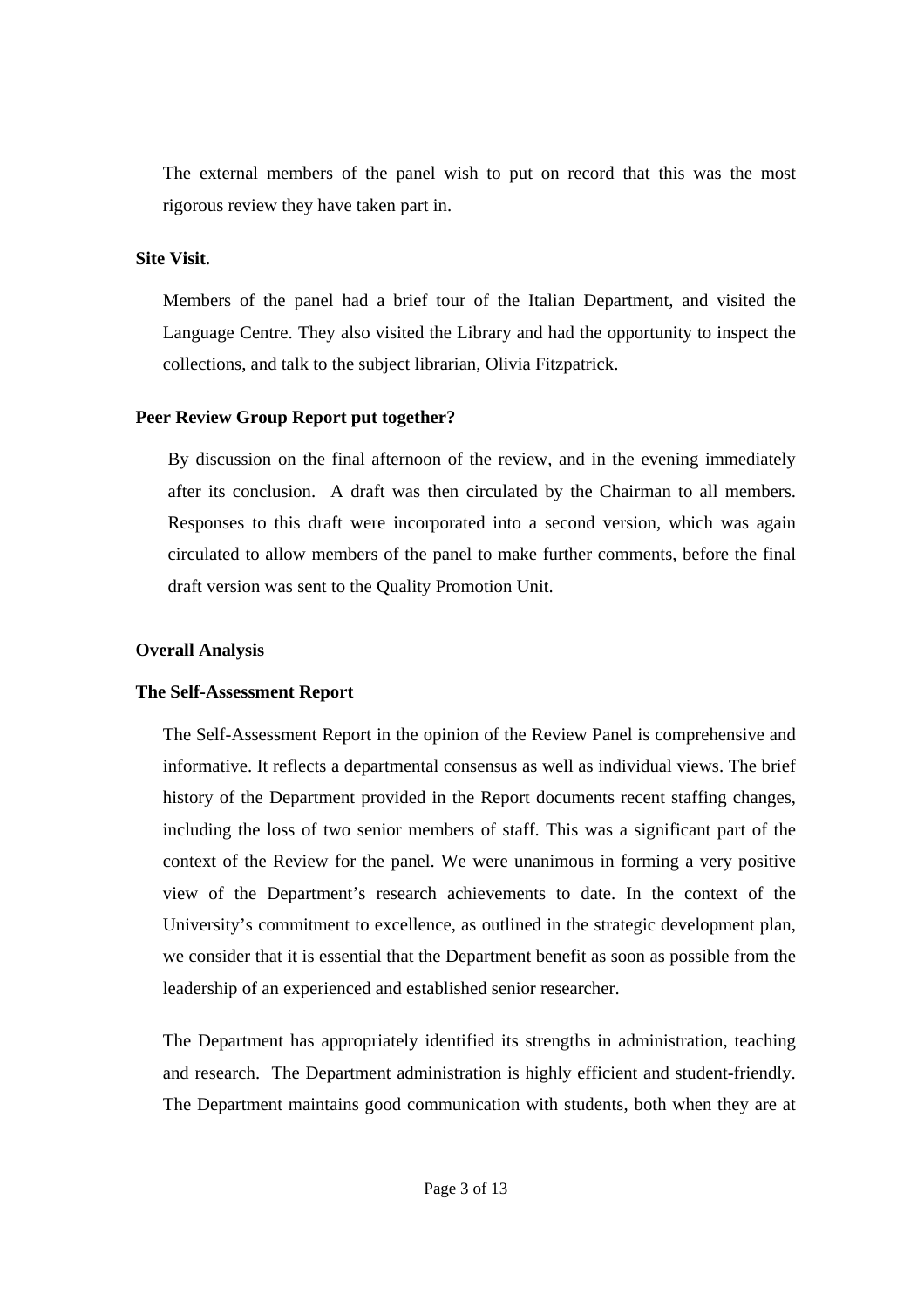UCC and on their year abroad. Students feel valued. We were struck by the commitment of all the staff – full-time, part-time and college language teachers – to teaching and learning. Documentary support for specific modules is most impressive. The Department contributes to a range of intra-Faculty and cross-Faculty undergraduate programmes, runs a taught MA, and supervises a significant number of research students. Students are employable. Italian employers in particular appreciate the students' cultural knowledge as well as their linguistic skills, which indicates clearly that a good range of cultural courses must be maintained. Language teaching is a particular strength of the Department. Staff are active in research and publication, and their output is internationally recognised. Staff organise a regular research seminar series, drawing on the intellectual resources of the Department, the Faculty and outside contributors, which is of enormous benefit to both staff and research students. There is no doubt that this is, despite the difficulties they have faced, a successful department, which can face the future with confidence.

 We agree with the Department that the development of Computer Assisted Language Learning presents a significant opportunity which they should seize. This is first and foremost a way of raising linguistic standards even further**,** as well as motivating students. And because it increases student confidence in language it also helps to raise standards significantly in other areas of academic activity, and improves retention rates. Other opportunities may exist in developing new intra-Faculty courses, in exploring possible links with Law and Engineering, and in generating resources from recreational language courses. From our perspective, threats to the Department are in the main external, having to do with resource constraints resulting from the size of the Department and from University budget cuts.

## **Benchmarking**

The Department has chosen to benchmark itself against reputable departments in Ireland and the UK which have similar numbers of staff and students, and comparable research achievements. Overall, the Department emerges very well from this exercise. Validation of the Department's teaching emerges from the reports of external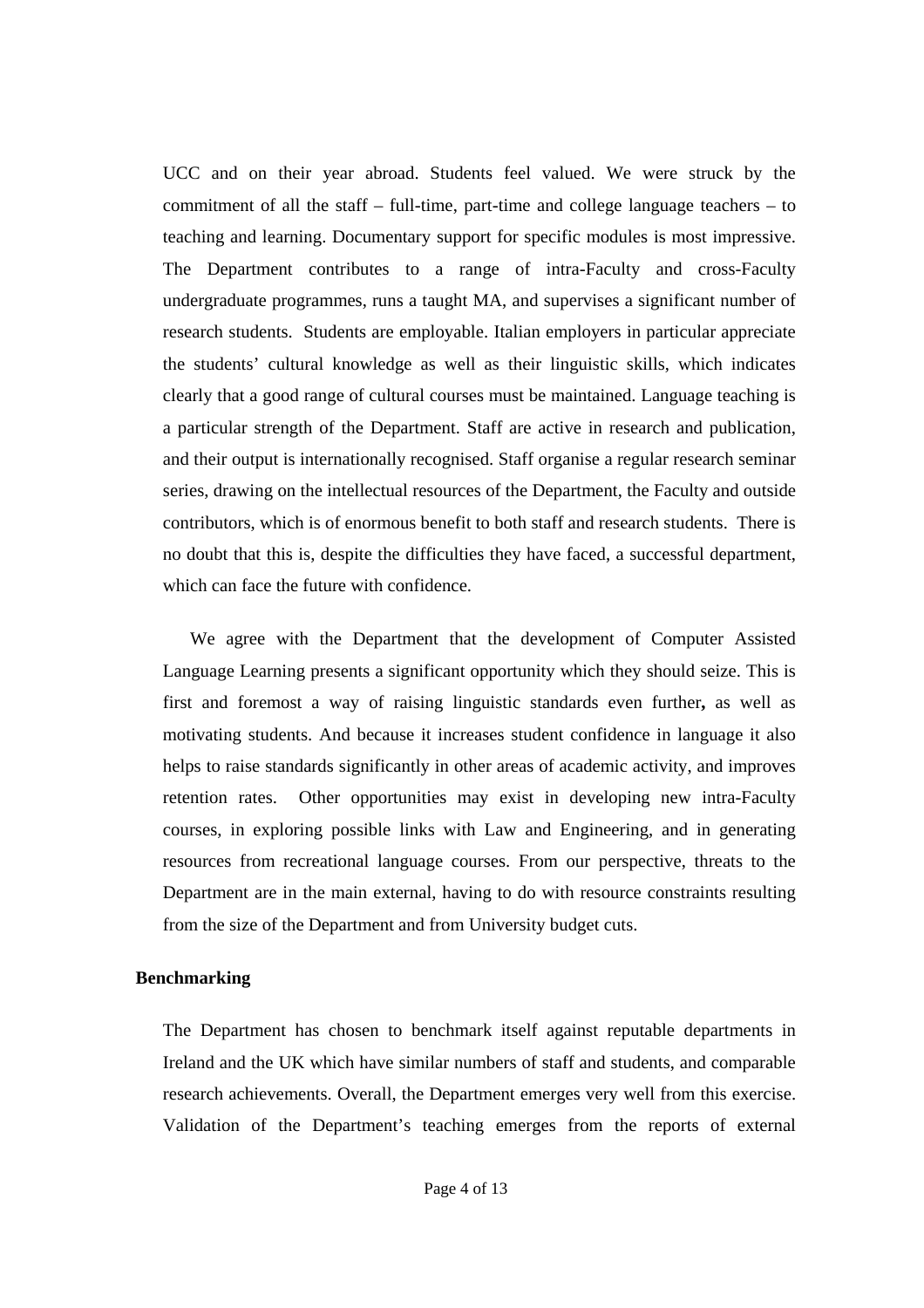examiners from outstanding departments in prestigious universities. They are without exception impressed by the standards achieved by graduating students.

#### **Findings of the Peer Review Group**

#### **Department Details**

The main issues raised under this heading in the self-assessment report relate to the departure of a senior academic for a Chair elsewhere in 1999, and the recent retirement of the current Professor**.** These are significant losses to a small department. We return to the issue of academic leadership in 'Recommendations for Improvement' below. Other staffing issues relate to part-time teaching, and the somewhat anomalous status of College Language Teachers, which we also return to below.

## **Department Organisation & Planning**

An efficient and student-friendly departmental office is overseen by a highly competent Senior Executive Assistant whose work is clearly appreciated by staff and students alike. The Department's successful strategy for dealing with the complexity of its teaching arrangements involves delegation of responsibilities, and all staff are involved in discussions of the Department's strategic direction.

## **Teaching & Learning**

Discussions with students and perusal of a large number of student questionnaires made available to the Panel revealed a high level of student satisfaction with their experiences in the Department. Mentoring of students at all levels makes them feel part of the Department and aids retention. All Staff are clearly committed to delivering high quality courses, in language, literature and other areas of culture. There is good documentary support for courses, via handbooks and Blackboard. The Panel was impressed with the high quality of postgraduate students, and the academic opportunities available to them. The taught MA course has recently been revised, and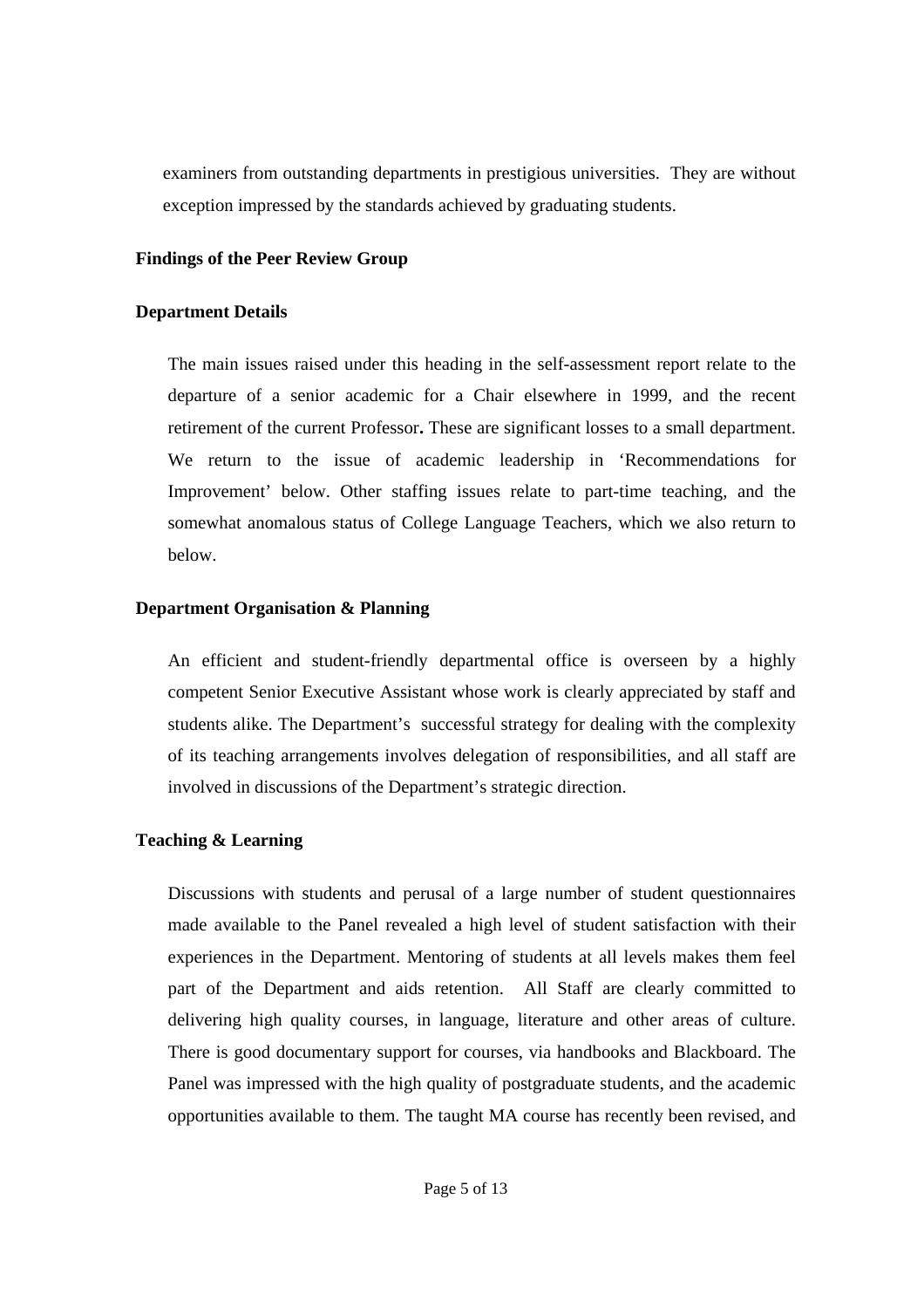is attracting increasing numbers of students. For a small department, Italian has a strong cadre of research postgraduates.

It was not clear from the statistics made available to us or in answers to our enquiries whether any credit is given to the Department, in the form of FTEs, for its management of the year abroad programmes. This represents in fact a considerable burden. Alliances have to be established and then, given the Italian system, maintained by assiduous personal contacts. Students have to be prepared for the year abroad and supervised while abroad, which in some cases generates substantial correspondence, as well, sometimes, as requiring visits. UK Universities give FTE credit to departments involved in such programmes, usually, we believe, 0.5 per student – divided in the case of Joint students.

#### **Research & Scholarly Activity**

There is a very lively research culture in the Department. The close fit between staff research interests and their teaching benefits staff and students. Research in the Department ranges widely from the Renaissance to aspects of contemporary cultural studies, including film studies. Staff research output is prolific. Members of staff produce monographs with publishers of international reputation. They contribute articles regularly to the main journals in the fields of Italian and Film Studies. Staff (and indeed postgraduate students) have repeatedly been successful in obtaining funding for research projects from within UCC and from external sources. Staff frequently contribute to international conferences in the British Isles, Italy and the USA. Staff act as external assessors and invited speakers at other institutions. It is notable that even some of the staff whose contracts do not require them to engage in research, are active scholars, and to a high level. The strong research culture in the Department facilitates this, even though this work is neither funded nor formally recognised. The Department's research culture is also evidenced by regular research seminars, which provide an interesting and varied programme, to which research students also contribute. They also attend the post-graduate research seminars of the Society for Italian Studies. We were favourably impressed by the intelligent and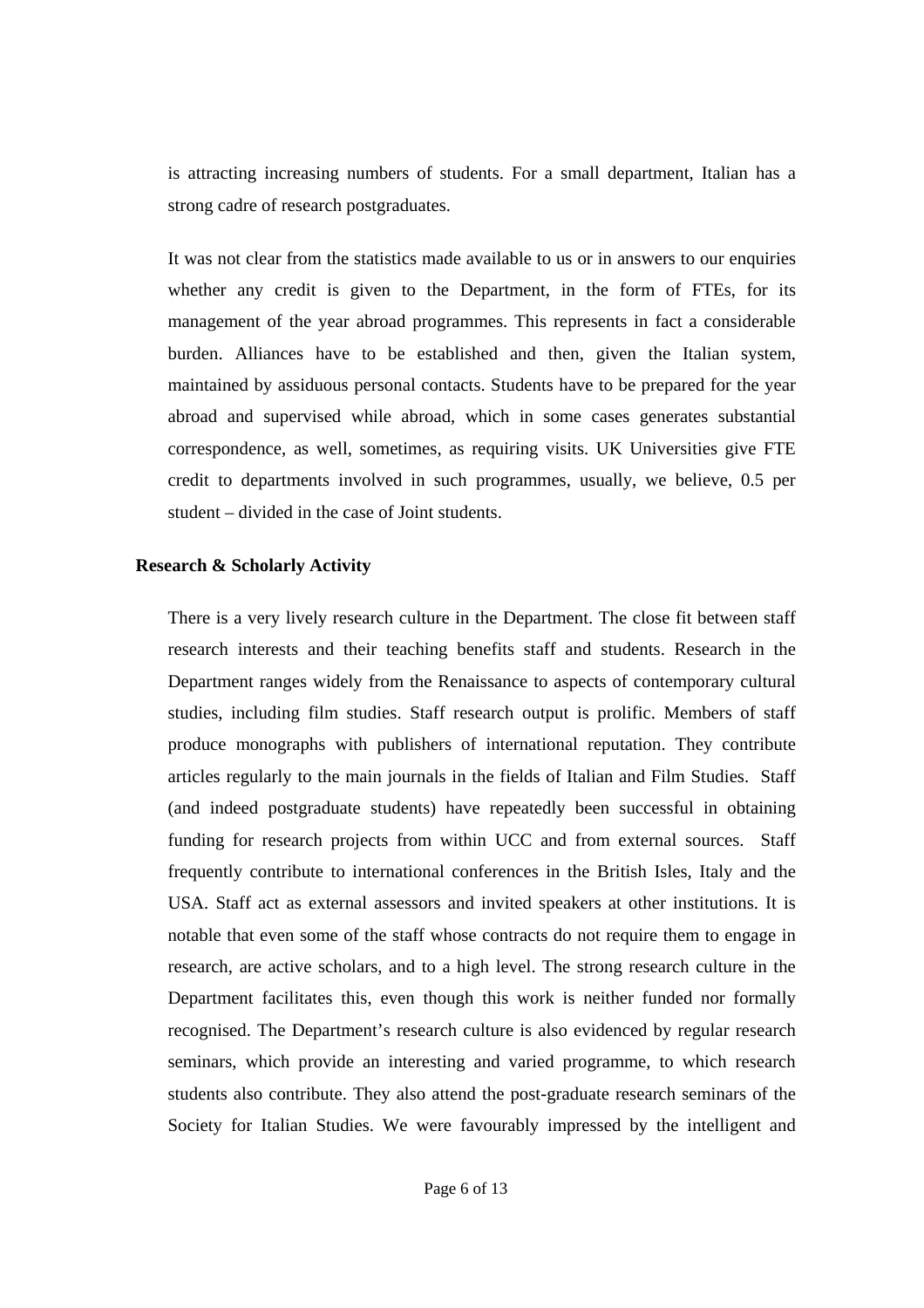enthusiastic accounts the research students gave of their work and the supervision they are receiving.

We understand that colleagues in other Universities are urging a senior member of the Department to lead a research group in Sicilian Studies. This development, which could lead to conferences and possibly a journal, deserves strong support.

## **Staff Development**

While opportunities for support conference/course attendance exist for full-time staff, this is not the case for part-timers and College Language Teachers. It is, however, an indication of the strength of the Department's research culture that part-time staff have conducted research. One such member made the point that she had not included her research in her personal profile precisely because it had not been supported by College funds**.** Staff make full use of opportunities for development offered within the College.

## **External Relations**

The Department is an active member of the School of Language and Literature, and contributes teaching to many interdepartmental courses. It is also involved in course collaboration with Faculty of Commerce. A member of staff coordinates the Film Studies programme in the Faculty. Members of staff are involved in the Teaching and Learning Support Group, and are active in University and Faculty committees. There is excellent outreach via recreational courses offered locally, as well as support for the national primary schools Italian programme, and the Higher Diploma for Post-Primary Language Teachers. Members of staff are actively involved in the Society for Italian Studies (UK and Ireland) and organised a successful conference of the Society for Italian Studies in Cork in 2003.

## **Support Services**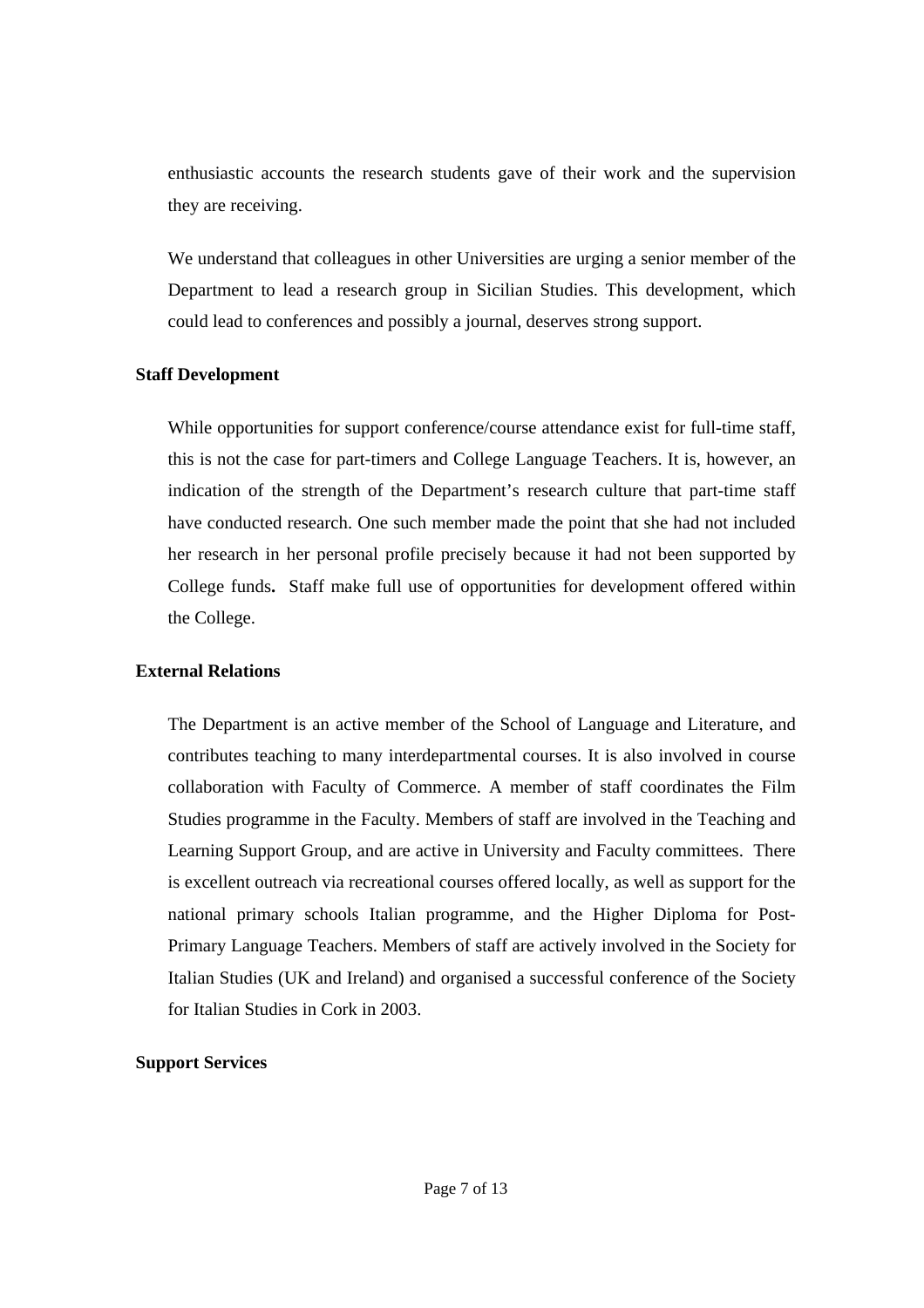The Library visit revealed that while core texts in Italian are readily available, making the collection a good teaching resource**,** provision in the Department's research areas is distinctly patchy. There are concerns about the Department's limited library budget. It was not clear to us whether the Department's library allocation is based solely on FTEs or on a more complex formula that takes into account staff numbers and the spread of research interests. In an institution undoubtedly committed to fostering excellence in research, consideration could usefully be given to the latter. The library budget also needs to take account of the need of CLTs to keep up to date with developments in Linguistics.

# **Departmental Co-ordinating Committee & Methodology employed in the preparation of the Self-Assessment Report**

All members of the Department were involved in the preparation of the report, and endorsed its content and recommendations.

## **Recommendations for Improvement**

# **Recommendations for improvement made by the department in the Self-Assessment Report**.

- In the context of the Department's strong research culture, and the University's commitment to excellence, we wholeheartedly endorse the Department's recommendation that the Chair of Italian be filled as soon as possible.
- We recommend the continued exploration of the provision of resources from the Faculty of Commerce for the expansion of courses relevant to the BComm with Italian.
- We would ask the Faculty to review the Department's Library grant, with a view to improving resources for postgraduate students and staff to pursue their research interests.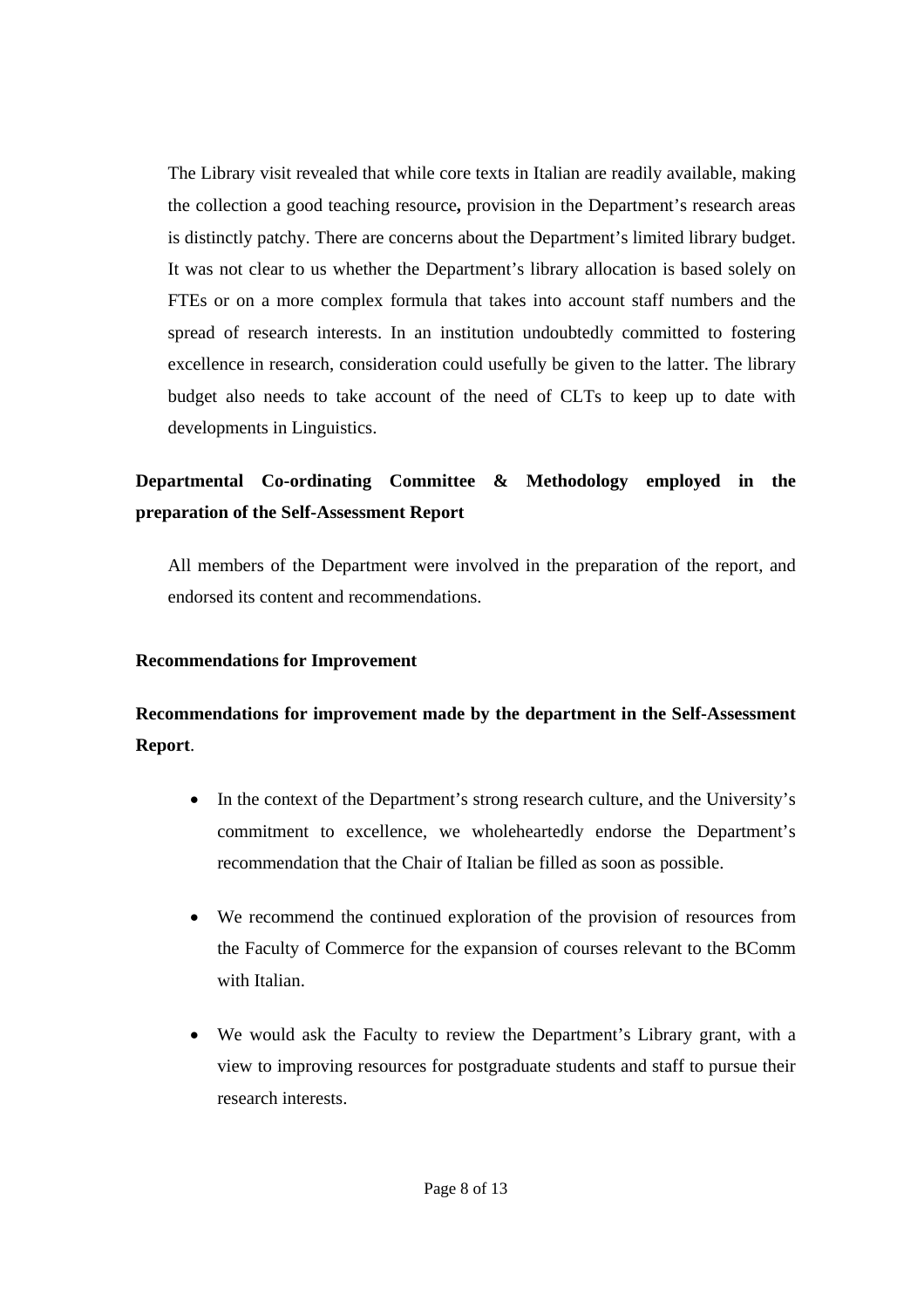• We would encourage the Department to pursue the implementation of CALL (computer assisted language learning) for reasons given above.

## **Further recommendations from the Review Panel**

We would advise the department to pursue further opportunities for academic collaboration, with a view to improving its FTE standing. These could include:

- Joint degrees with Law and Engineering
- Italian literature in translation courses for arts students (e.g. Dante and Boccaccio in English translation for students of English; courtly literature for students of history)

We would request the Faculty and/or College to review the status of year abroad students with respect to FTEs accruing to the Department.

The Department has several part-time staff, and three College Language Teachers. These individuals make important contributions to the Department's teaching, and in some cases to its research profile. We recommend that:

- Financial provision be made to enable part-time teachers and College Language Teachers to attend conferences and/or courses.
- The terms and conditions of College Language Teachers be reviewed, with a view to providing promotional opportunities as rewards for research activity of various kinds.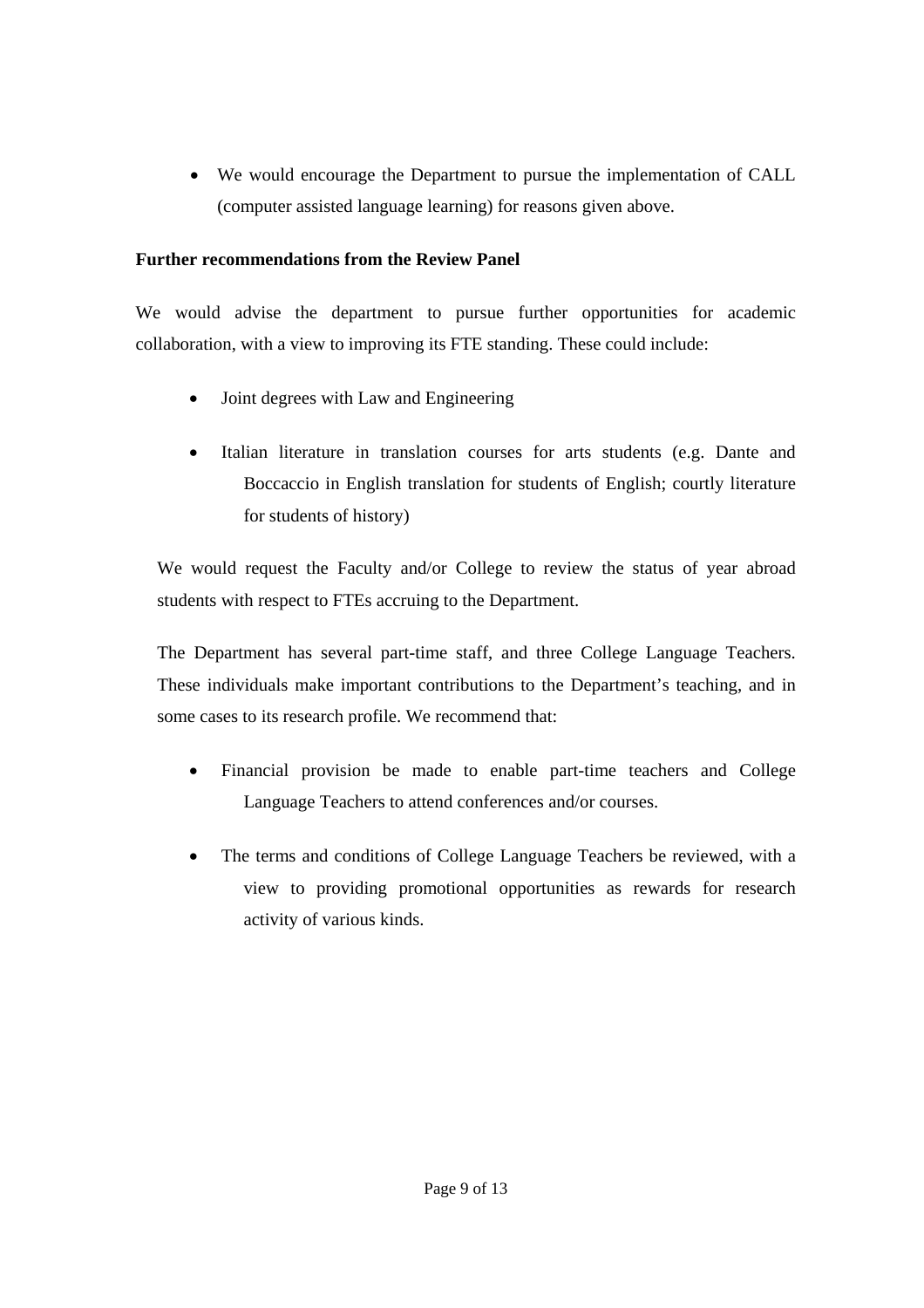## **APPENDIX A**

## **Timetable for conduct of Peer Review Visit**

#### **Department of Italian**

## *Wednesday 10th November 2004*

| $18.00 - 19.30$ | Meeting of members of the Peer Review Group<br>Briefing by Director of Quality Promotion Unit, Dr. N. Ryan.<br>Group agrees final work schedule and assignment of tasks for the following 2<br>days.<br>Views are exchanged and areas to be clarified or explored are identified. |
|-----------------|-----------------------------------------------------------------------------------------------------------------------------------------------------------------------------------------------------------------------------------------------------------------------------------|
|                 | Venue: Suite 1, Business Centre, Kingsley Hotel, Cork                                                                                                                                                                                                                             |
| 20.15           | Dinner for members of the Peer Review Group and Head of Department and<br>members of department<br><b>Review Team</b><br>Dr Mark Chu, Head of Department<br>Dott. Laura Rascaroli                                                                                                 |

- Dr Silvia Ross
- Ms Ann Callaghan
- Dott. Gabriella Caponi Doherty
- Ms Aisling O'Leary

## *Thursday 11th November 2004*

08.30 – 09.00 Convening of Peer Review Group in Room 1.24, ORB

#### Consideration of Self-Assessment Report

- 09.00 09.30 Dr. Mark Chu, Head of Department
- 09.30 10.30 Members of the Department Dott. Sara Arienti Dott. Teresa Briganti Ms. Ann Callaghan (from 10.00) Dott. Gabriella Caponi Doherty Dr. Mark Chu Mr. Donald O'Driscoll Ms. Aisling O'Leary Ms. Madeleine O'Rourke Dott. Laura Rascaroli Dr. Silvia Ross Professor Eduardo Saccone Ms. Louise Sheehan
- 10.30 10.45 Tea/Coffee for review team + department staff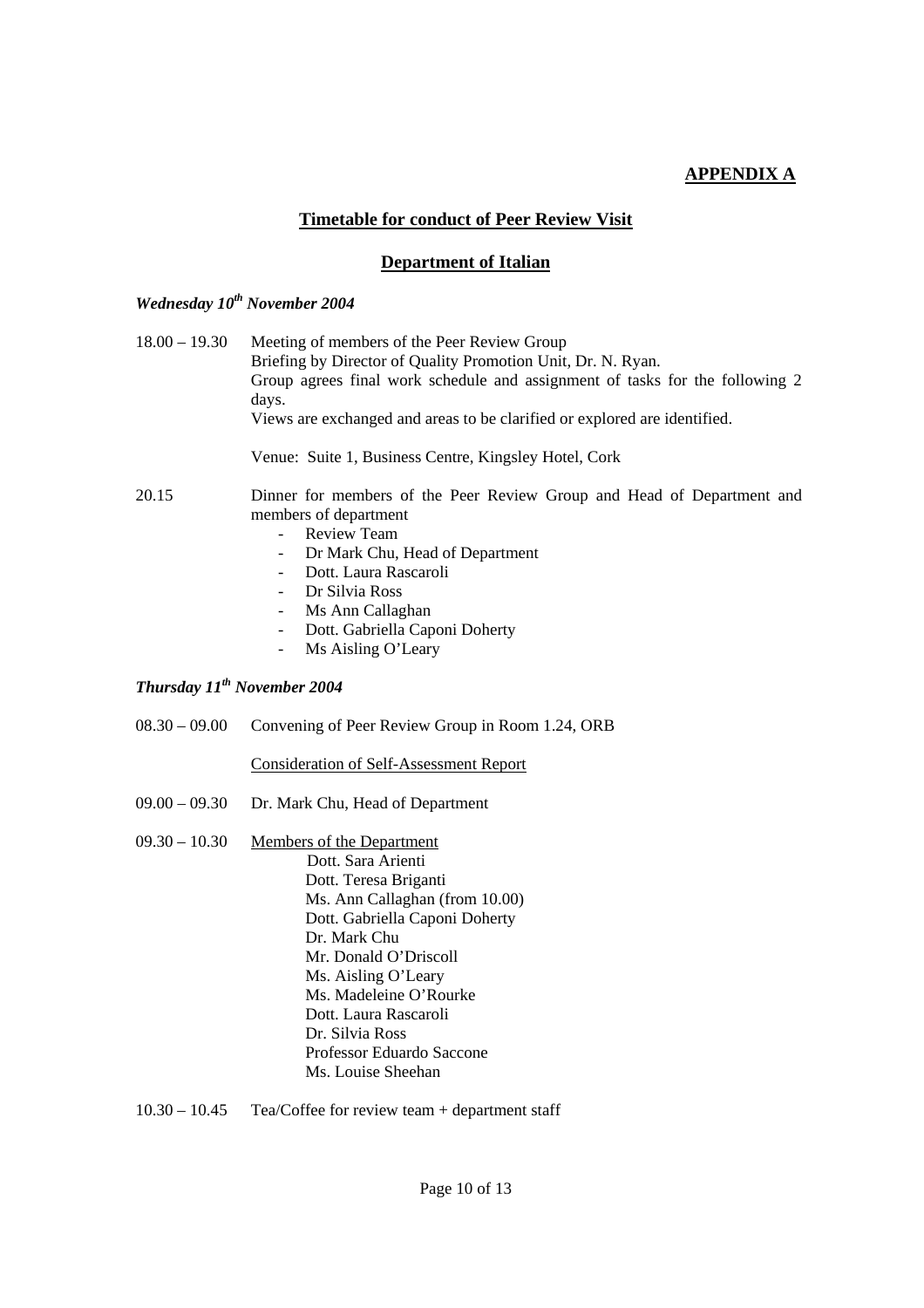#### 10.45 – 13.00 Private meetings with members of staff.

| 10.45 Ms. Louise Sheehan (CLT)                                          |
|-------------------------------------------------------------------------|
| 10.55 Dott. Gabriella Caponi Doherty (CLT)                              |
| 11.05 Dott. Sara Arienti (PT Lecturer)                                  |
| 11.15 Ms. Madeleine O'Rourke (PT Lecturer)                              |
| 11.25 Dott. Laura Rascaroli (Toyota Lecturer in Film and Media Studies) |
| 11.35 Mr. Donald O'Driscoll (CLT)                                       |
| 11.45 Dott. Teresa Briganti (Italian Government Lettrice)               |
| 11.55 Interval                                                          |
| 12.05 Dr. Silvia Ross (Lecturer)                                        |
| 12.15 Ms. Ann Callaghan (PT Lecturer)                                   |
| 12.25 Ms. Aisling O'Leary (Senior Executive Assistant)                  |
| 12.35 Professor Eduardo Saccone                                         |

- 13.00 14.00 Working private lunch for members of Peer Review Group
- 14.00 14.30 Visit to core facilities of Department, escorted by Dr. Mark Chu

#### Meetings with representatives of students

| $14.45 - 15.15$<br>parallel | Group A: P. Fletcher + U. Fanning                                                                               | Group B: K Sidwell + B Moloney                                                |
|-----------------------------|-----------------------------------------------------------------------------------------------------------------|-------------------------------------------------------------------------------|
|                             | Room 1.24                                                                                                       | Room 2.18                                                                     |
|                             | First-Year Undergraduates                                                                                       | <b>Second-Year Undergraduates</b>                                             |
|                             | Arts I:                                                                                                         | Arts II:                                                                      |
|                             | Miriam Kelly                                                                                                    | Myvanwy Birds                                                                 |
|                             | Rebecca Broomfield                                                                                              | Fiona Kearney                                                                 |
|                             | LCS I:                                                                                                          | LCS Italian II:                                                               |
|                             | Valerie Healy                                                                                                   | <b>Patrick McGauley</b>                                                       |
|                             | $Evg$ Arts I:                                                                                                   | Orla Ní Cheallacháin                                                          |
|                             | Deborah Gannan                                                                                                  | Anna Ryan                                                                     |
|                             | Hilary Waller                                                                                                   | LCS French II:                                                                |
|                             | $\sqrt{11}$ $\sqrt{11}$ $\sqrt{11}$ $\sqrt{11}$ $\sqrt{11}$ $\sqrt{11}$ $\sqrt{11}$ $\sqrt{11}$<br>$\mathbf{r}$ | $\mathbf{v}$ $\mathbf{v}$ $\mathbf{v}$ $\mathbf{v}$ $\mathbf{v}$ $\mathbf{v}$ |

BComm (European) with Italian I: Paddy O'Toole Elaine Gallagher

 Noëmi Haire Euro. St. II: Sive Thomson BComm (European) with Italian II**:** Michael Butler Jillian Healy

Group B: K Sidwell + B Moloney

 $15.15 - 15.45$ parallel Group A: P. Fletcher + U. Fanning Room 1.24

Room 2.18

Final-Year Undergraduates

LCS Italian IV**:** Katy Bibby Final-Year Undergraduates

Arts III: Lorna Day Murphy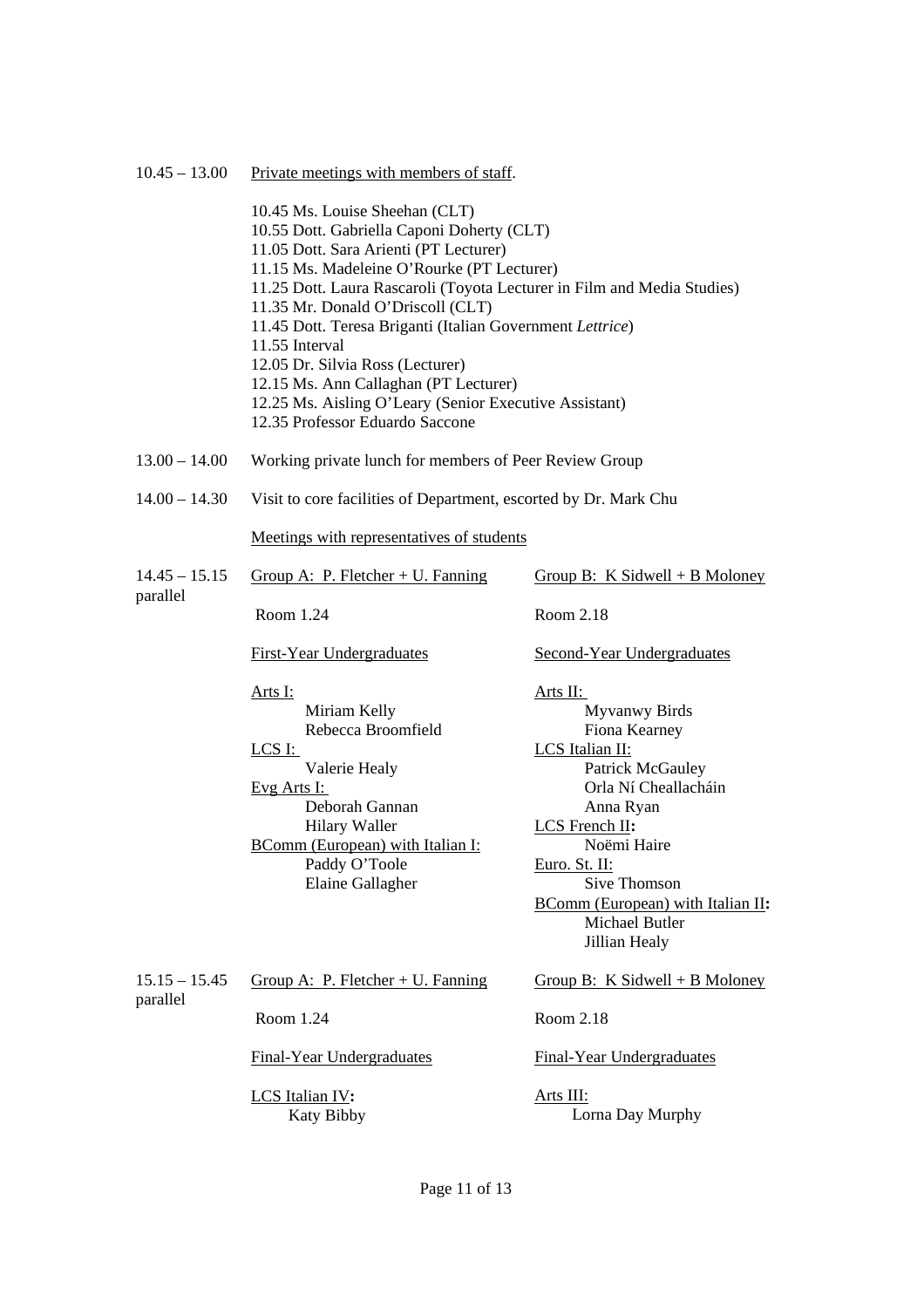|                 | Rebecca Commane<br>Tara McSherry<br>Euro. St. IV:<br>Amanda Butler<br>Lynsey McCarthy<br><b>BComm</b> (European) with Italian IV:<br><b>Clare Ardley</b><br>Deirdre Cody<br>Emer O'Halloran                                                                                                                                                                                                                                                                                                       | Enda Horgan<br>Arlene O'Sullivan |
|-----------------|---------------------------------------------------------------------------------------------------------------------------------------------------------------------------------------------------------------------------------------------------------------------------------------------------------------------------------------------------------------------------------------------------------------------------------------------------------------------------------------------------|----------------------------------|
| 15.45 - 16.15   | <b>MA</b> (taught) Postgraduates<br><b>Triona Barry</b><br><b>Annette Feeney</b><br>Mike Hodder<br>Emma Keane<br>Aisling O'Connor<br>Maeve O'Sullivan<br>Siobhan O'Sullivan                                                                                                                                                                                                                                                                                                                       |                                  |
|                 | <b>HDip Postgraduate</b><br>Deirdre Creagh                                                                                                                                                                                                                                                                                                                                                                                                                                                        |                                  |
| $16.15 - 16.45$ | MPhil and PhD postgraduates<br>Stefano Baschiera (MPhil I: commenced Jan. 2004)<br>David Best (PhD III)<br>Gianluca Cinelli (MPhil I)<br>Ilaria de Seta (MPhil recently submitted)<br>Fiona Duffy (MPhil I)<br>Marian Hurley (PhD I)<br>Barry Ryan (MPhil I)                                                                                                                                                                                                                                      |                                  |
| $17.00 - 18.30$ | Graduates and other stakeholders:<br>Ms. Pascaline Horan, BA, MA, and Project Leader of the Pilot Project<br>on Modern Languages in the Primary School<br>Ms. Rosalyn Kiely, BA LCS Italian<br>Mr. Francesco Liguori, BComm (European) with Italian<br>Ms. Orla Murphy, BComm (European) with Italian<br>Ms. Clodagh McCarthy, BComm European<br>Ms. Meaveen Murray, BA, MPhil<br>Ms. Michelle Nelson, IT Carlow, National Co-ordinator HDips in<br>Italian and Spanish for Post-Primary Teachers |                                  |
|                 | Venue: Staff Common Room                                                                                                                                                                                                                                                                                                                                                                                                                                                                          |                                  |
| 19.00           | Meeting of Peer Review Group to identify remaining aspects to be clarified and to<br>finalise tasks for the following day followed by a working private dinner for<br>members for the Peer Review Group.                                                                                                                                                                                                                                                                                          |                                  |
|                 | Venue: Suite 1, Business Centre, Kingsley Hotel, Cork                                                                                                                                                                                                                                                                                                                                                                                                                                             |                                  |